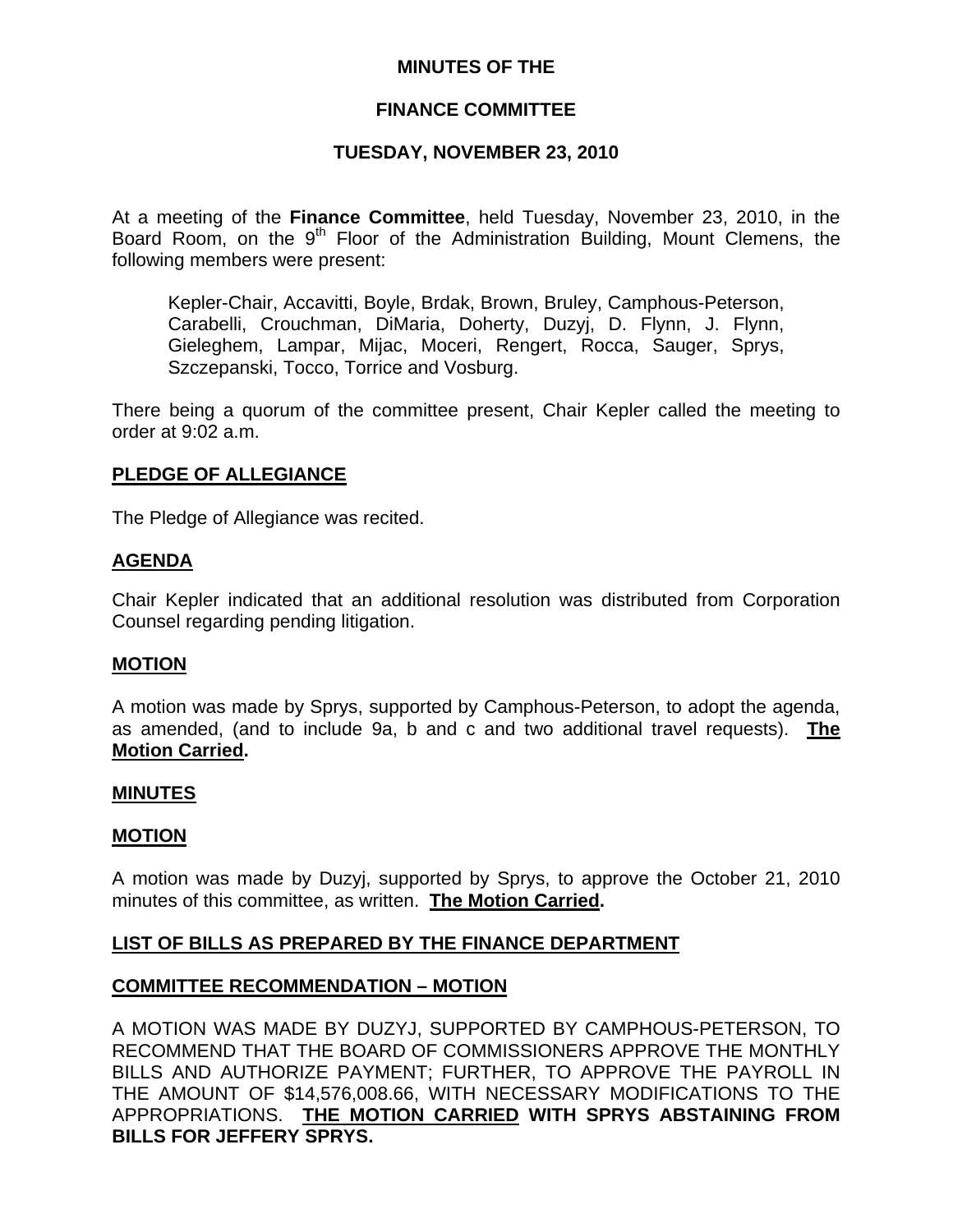### **DEVELOPMENT OF BID SPECIFICATIONS FOR JAIL RENOVATION PROJECT (REFERRED FROM 11-8-10 BUILDINGS, ROADS & PUBLIC WORKS COMMITTEE MEETING)**

# **COMMITTEE RECOMMENDATION – MOTION**

A MOTION WAS MADE BY DUZYJ, SUPPORTED BY DOHERTY, TO RECOMMEND THAT THE BOARD OF COMMISSIONERS AUTHORIZE WAKELY ASSOCIATES, INC. TO PROCEED WITH THE DEVELOPMENT OF BID SPECIFICATIONS FOR JAIL RENOVATIONS IDENTIFIED IN ATTACHMENT C; BIDS WILL BE BROUGHT BACK TO THE BOARD FOR REVIEW AND APPROVAL.

Captain Wickersham and Lynn Arnott-Bryks gave an overview.

The following commissioners spoke: Camphous-Peterson, Brown, Rocca, Doherty, Duzyj, Szczepanski, Vosburg and J. Flynn.

# **MOTION**

A motion was made by Sprys, supported by Rocca, to postpone this until January.

Commissioner Doherty asked that the rest of the presentation be heard. The motion to postpone was withdrawn until after the presentation.

Ron Syme from Wakely Associates gave an overview of proposals A, B and C.

The following commissioner spoke: Brown.

Gilbert Chang spoke about the funding for this.

The following commissioners spoke: Doherty, Carabelli, Szczepanski and Rocca.

### **MOTION**

A motion was made by Sprys, supported by Rocca, to postpone this until January.

The following commissioners spoke: Sprys, Doherty, Duzyj, DiMaria and Szczepanski.

A roll call vote was taken on the motion to postpone as follows:

Voting Yes were Accavitti, Boyle, Brdak, Brown, D. Flynn, Gieleghem, Moceri, Rengert, Rocca, Sprys, Szczepanski, Tocco and Bruley. There were 13 "Yes" votes.

Voting No were Camphous-Peterson, Carabelli, Crouchman, DiMaria, Doherty, Duzyj, J. Flynn, Lampar, Sauger, Torrice, Vosburg and Kepler. There were 12 "No" votes.

# **The Motion Carried.**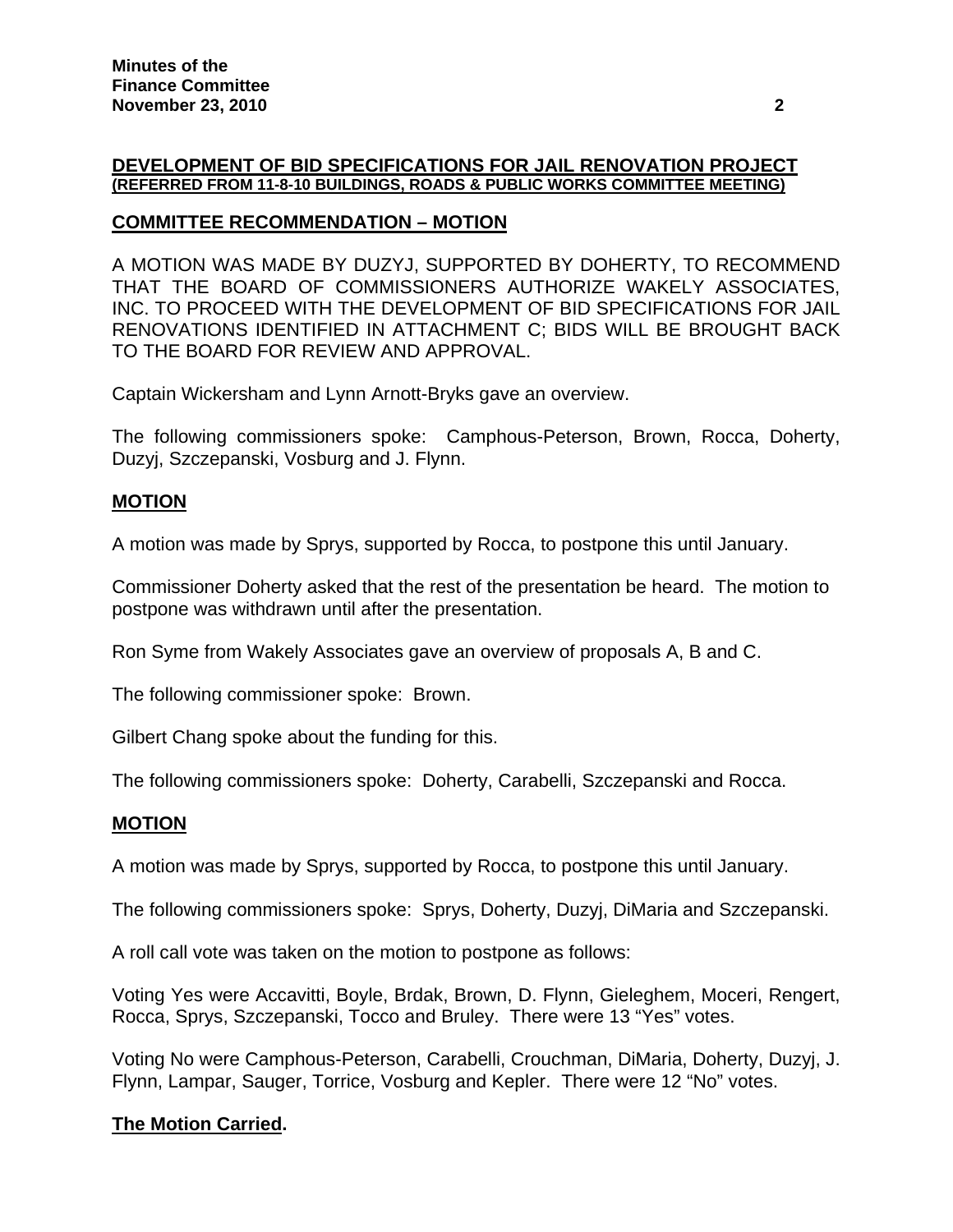# **LEASE AGREEMENT WITH MACOMB HEALTH PLAN**

## **COMMITTEE RECOMMENDATION – MOTION**

A MOTION WAS MADE BY SPRYS, SUPPORTED BY MOCERI, TO RECOMMEND THAT THE BOARD OF COMMISSIONERS APPROVE ENTERING INTO AN AGREEMENT TO LEASE APPROXIMATELY 1,500 SQUARE FEET OF OFFICE SPACE AT THE CLEMENS CENTER TO THE MACOMB HEALTH PLAN; THIS SPACE WAS FORMERLY LEASED TO DTE FOR A CUSTOMER SERVICE CENTER AND IS ADJACENT TO THE CURRENT MACOMB HEALTH PLAN OFFICE; THE TERMS AND CONDITIONS OF THE LEASE WOULD BE SIMILAR TO THE CURRENT MACOMB HEALTH PLAN LEASE WHICH IS A FIVE YEAR LEASE WITH TWO FIVE-YEAR RENEWAL OPTIONS THAT HAVE STEP RENT INCREASES.

The following commissioner spoke: Vosburg.

Chair Kepler called for a vote on the motion and **THE MOTION CARRIED WITH DOHERTY ABSTAINING.** 

### **FORENSIC AUDIT REPORT FROM MACOMB CONSERVATION DISTRICT**

### **MOTION**

A motion was made by Doherty, supported by J. Flynn, to receive and file the Forensic Audit Report from the Macomb Conservation District.

The following commissioner spoke: Rengert.

### **AMENDMENT**

A MOTION WAS MADE BY RENGERT, SUPPORTED BY SPRYS, THAT THE MACOMB CONSERVATION DISTRICT BE PAID THE FUNDS PREVIOUSLY ALLOCATED TO THEM.

The following commissioner spoke: Bruley.

Chair Kepler called for a vote on the motion and **THE MOTION CARRIED WITH BRDAK, GIELEGHEM AND LAMPAR VOTING "NO."** 

**DISCRETIONARY MONIES FOR COUNTY EXECUTIVE-ELECT (RECOMMENDED BY AD HOC COMMITTEE TO BEGIN DELIBERATIONS REGARDING TRANSITIONAL ISSUES RELATED TO THE COUNTY CHARTER AT MEETING OF 11-17-10)**

# **COMMITTEE RECOMMENDATION – MOTION**

A MOTION WAS MADE BY SPRYS, SUPPORTED BY SAUGER, TO RECOMMEND THAT THE BOARD OF COMMISSIONERS APPROVE \$50,000 OF DISCRETIONARY MONIES OUT OF THE CONTINGENCY FUND BE MADE IMMEDIATELY AVAILABLE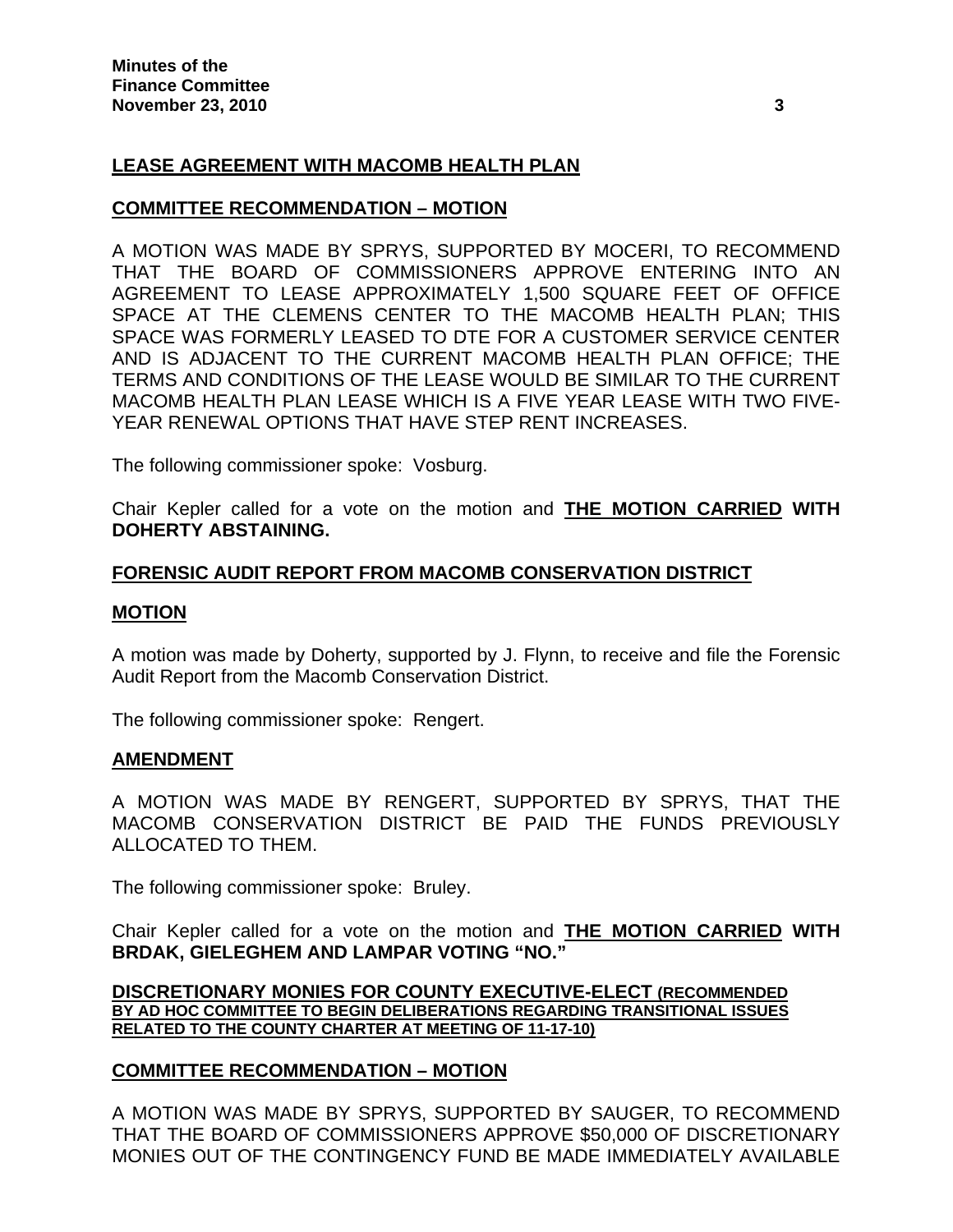TO THE COUNTY EXECUTIVE-ELECT TO ASSIST IN ESTABLISHING THE OFFICE OF COUNTY EXECUTIVE AS CALLED FOR BY THE NEW COUNTY CHARTER AND TO BE USED TO SUPPORT ORDINARY AND NECESSARY EXPENDITURES COMMONLY APPROPRIATED THROUGH THE COUNTY'S GENERAL FUND BUDGET; THE EXECUTIVE-ELECT WILL SUBMIT AN AUDIT REPORT OF EXPENDITURES TO THE 2011-12 COUNTY BOARD OF COMMISSIONERS.

The following commissioner spoke: Crouchman.

# **AMENDMENT**

A MOTION WAS MADE BY DiMARIA, SUPPORTED BY CROUCHMAN, TO AMEND THE AMOUNT FROM \$50,000 TO \$300,000.

The following commissioners spoke: Vosburg, Carabelli, J. Flynn and Tocco.

Commissioners DiMaria and Crouchman withdrew their amendment.

Chair Mijac called for a vote on the motion and **THE MOTION CARRIED WITH VOSBURG VOTING "NO."** 

### **LOCATION OF COUNTY EXECUTIVE-ELECT AND RELOCATION OF BOARD OF COMMISSIONERS AND CORPORATION COUNSEL (RECOMMENDED BY AD HOC COMMITTEE TO BEGIN DELIBERATIONS REGARDING TRANSITIONAL ISSUES RELATED TO THE COUNTY CHARTER AT MEETING OF 11-17-10)**

# **COMMITTEE RECOMMENDATION – MOTION**

A MOTION WAS MADE BY CAMPHOUS-PETERSON, SUPPORTED BY J. FLYNN, TO RECOMMEND THAT THE BOARD OF COMMISSIONERS RECOGNIZE THAT THE OFFICE OF COUNTY EXECUTIVE AND HIS IMMEDIATE STAFF SHOULD BE LOCATED ON THE NINTH FLOOR OF THE COUNTY ADMINISTRATION BUILDING; THE BOARD OF COMMISSIONERS WILL CONTINUE TO UTILIZE THE LARGE MEETING ROOM ON THE NINTH FLOOR FOR BOTH COMMITTEE AND FULL BOARD MEETINGS; THE OFFICES OF THE BOARD OF COMMISSIONERS AND ITS IMMEDIATE STAFF WILL BE RELOCATED TO THE EIGHTH FLOOR IN SPACE CURRENTLY OCCUPIED BY CORPORATION COUNSEL; IT IS UNDERSTOOD THAT SOME BUILD OUT MAY BE NECESSARY TO HOUSE THE OFFICE OF CORPORATION COUNSEL, BUT EVERY EFFORT WILL BE MADE TO HAVE BOTH THE COUNTY EXECUTIVE AND BOARD OF COMMISSIONERS UTILIZE EXISTING SPACE ON THE RESPECTIVE FLOORS; SINCE BOTH THE EXECUTIVE AND BOARD OF COMMISSIONERS WANT TO BE FULLY OPERATIONAL ON JANUARY 1, 2011, PHYSICAL MOVES AS WELL AS TELEPHONE AND TECHNOLOGY RELOCATIONS WILL BE IMPLEMENTED DURING THE LAST TWO WEEKS OF DECEMBER OR AS SOON AS PRACTICAL; FURTHER, THAT ANY COSTS ASSOCIATED WITH THE TRANSITION WOULD COME OUT OF THE 2010 CONTINGENCY FUND. **THE MOTION CARRIED.**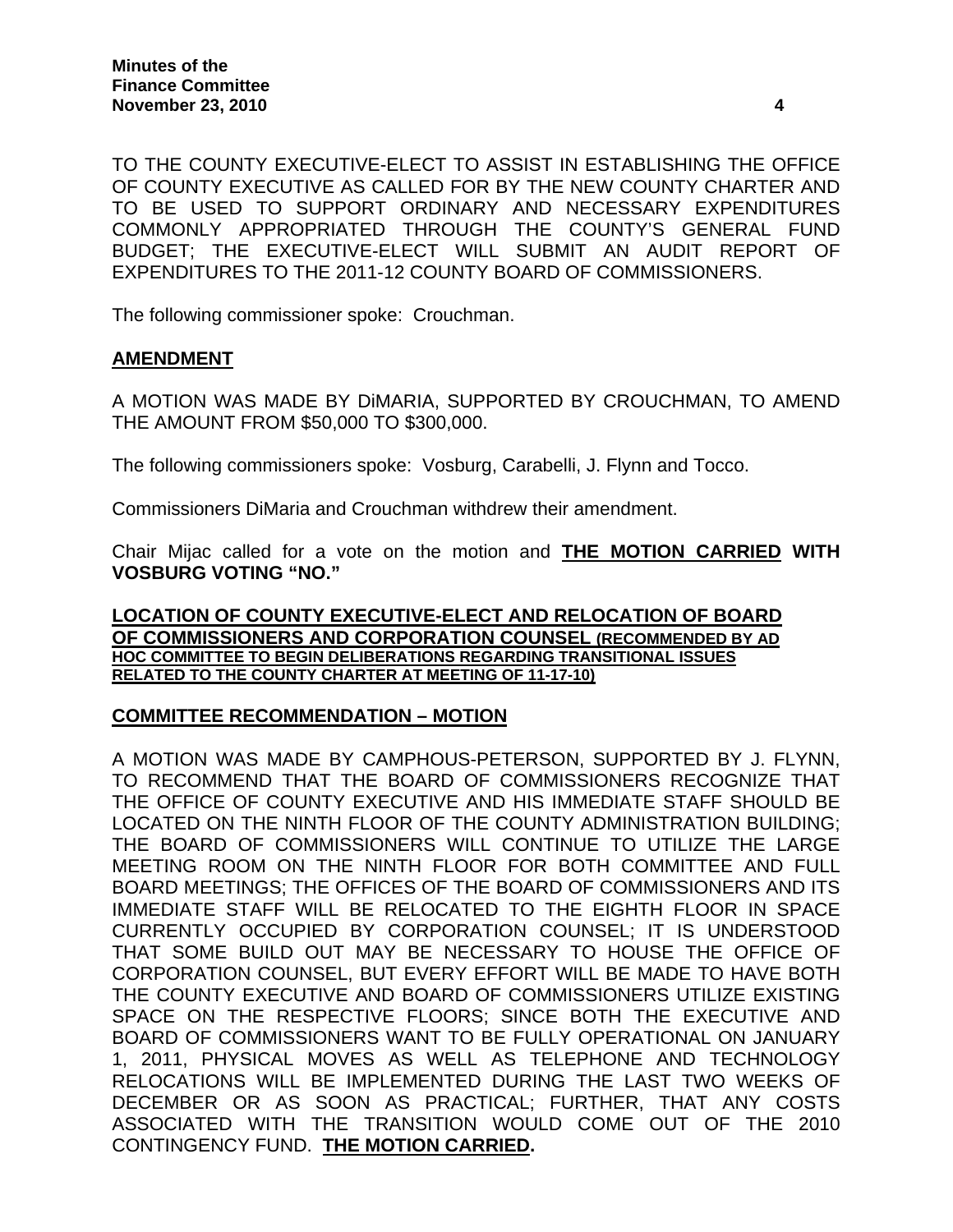# **APPROVE ATTENDANCE OF FIVE NEWLY ELECTED COMMISSIONERS AT MICHIGAN STATE UNIVERSITY EXTENSION "NEW COUNTY COMMISSIONER WORKSHOP"**

## **COMMITTEE RECOMMENDATION – MOTION**

A MOTION WAS MADE BY MOCERI, SUPPORTED BY VOSBURG, TO RECOMMEND THAT THE BOARD OF COMMISSIONERS APPROVE THE FIVE NEWLY ELECTED COMMISSIONERS TO ATTEND A MICHIGAN STATE UNIVERSITY EXTENSION "NEW COUNTY COMMISSIONER WORKSHOP" AT A REGISTRATION COST OF \$150.

The following commissioners spoke: Brown, Tocco, Vosburg, Rocca, Sprys, Sauger and J. Flynn.

Commissioner Carabelli offered a friendly amendment: WITH REIMBURSEMENT TO BE MADE UPON COMPLETION OF THE PROGRAM. That was accepted by the maker and supporter.

Chair Mijac called for a vote on the motion and **THE MOTION CARRIED WITH DiMARIA, DOHERTY, LAMPAR, ROCCA, SPRYS AND SZCZEPANSKI VOTING "NO."** 

## **ADOPT RESOLUTION COMMENDING ERIC BRUNK – EAGLE SCOUT (OFFERED BY CARABELLI)**

### **COMMITTEE RECOMMENDATION – MOTION**

A MOTION WAS MADE BY SPRYS, SUPPORTED BY CAMPHOUS-PETERSON, TO RECOMMEND THAT THE BOARD OF COMMISSIONERS ADOPT A RESOLUTION COMMENDING ERIC BRUNK – EAGLE SCOUT. **THE MOTION CARRIED.** 

### **TRAVEL REQUESTS**

### **MOTION**

A motion was made by Sprys, supported by Szczepanski, to approve the travel requests, as submitted. **The Motion Carried**.

# **EXECUTIVE SESSION TO DISCUSS PENDING LITIGATION**

### **MOTION**

A motion was made by Camphous-Peterson, supported by Duzyj, to enter into Executive Session for the purpose of discussing pending litigation.